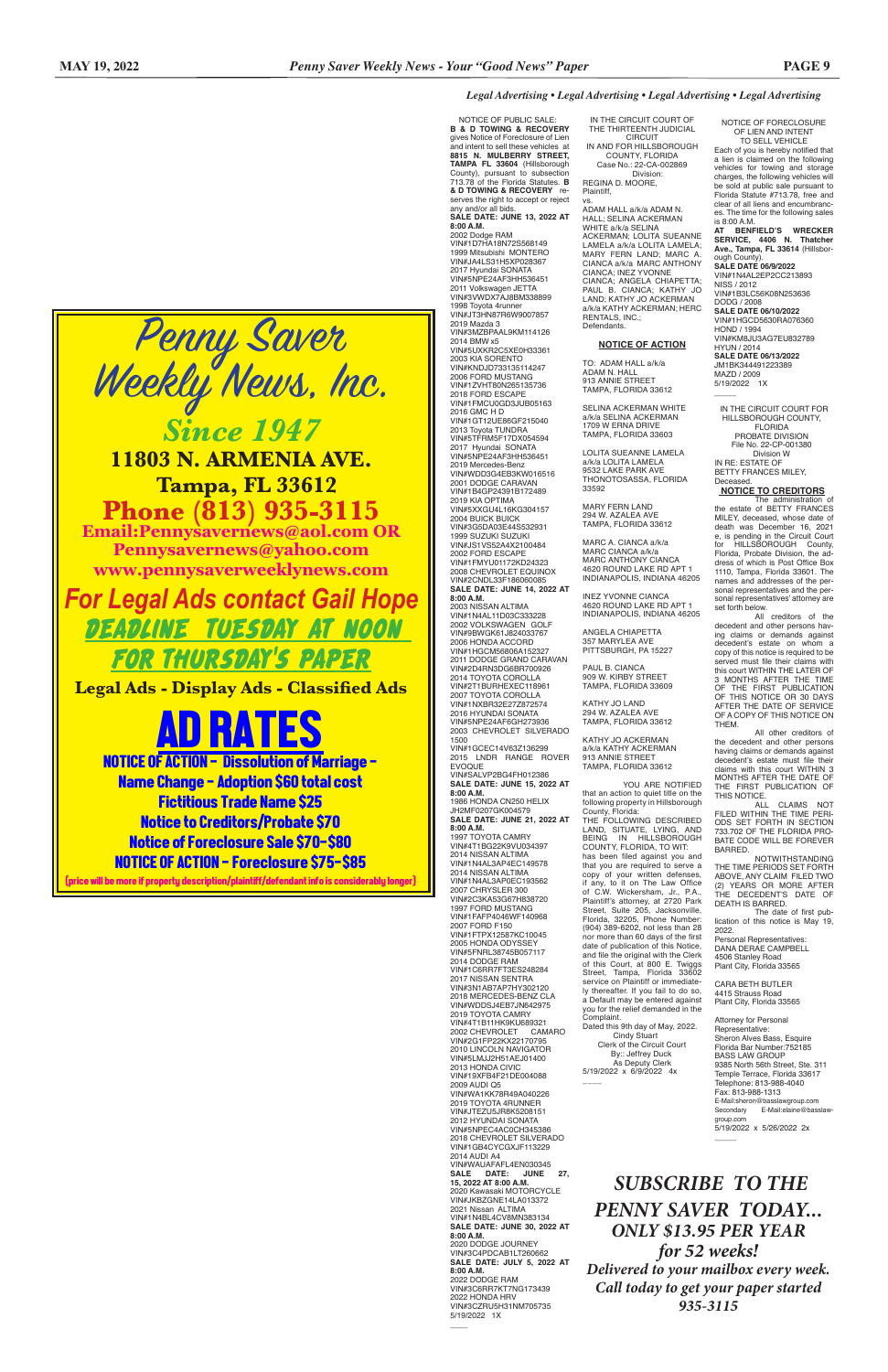#### NOTICE OF PUBLIC SALE OF PERSONAL PROPERTY

 $\overline{\phantom{a}}$ 

*Legal Advertising • Legal Advertising • Legal Advertising • Legal Advertising • Legal Advertising • Legal Advertising • Legal Advertising • Legal Advertising*

NOTICE IS HEREBY GIVEN that the undersigned intends to sell the personal property described below to enforce a lien imposed on said property under The Florida Self Storage Facility Act Statutes (Section 83.801- 83.809). The undersigned will sell by competitive bidding until **Fri-day, the 27th day of May, 2022, scheduled to end at 12:00 PM**, the following:

Love, Letonya Yvette Unit D227 Household Goods Swanson, Jennifer Unit E122

Household Goods The sale will occur online at **www.**

> The undersigned will be sold at public sale by competitive bidding on **Friday, May 20, 2022 at 12:00 pm** with **StorageTreasures.com**, said property has been stored and which are located at **STORQUEST on 2135 Gunn Hwy., Odessa, FL 33556**, County of Pasco, State of Florida, the following:<br>NAME:

**StorageTreasures.com** at the request of StorQuest Self Storage. Purchases must be paid for at the time of purchase. All purchased items are sold as is, where is,

and must be removed within 72 hours of the sale. The property has been stored at and is located at **StorQuest Self Storage, 3820 W. Fair Oaks Ave., Tampa FL 33611**, County of Hillsborough, State of Florida. Sale is subject to cancellation in the event of settlement between owner and obligated party.

> UNIT #: CONTENTS: Mario Orellana F087 Tools Purchases must be paid for at the time of purchase in cash only. All purchased items are sold as is, where is, and must be removed at the time of the sale. Sale is subject to cancellation in the event of settlement between owner and obligated party.

 Dated on this day, the 12th of May, 2022 and the 19th of May, 2022.

5/12/2022 x 5/19/2022 2x

 $\overline{\phantom{a}}$ 

 NOTICE OF SALE NOTICE IS HEREBY GIVEN that the undersigned in-

tends to sell the personal property described below to enforce a lien imposed on said property under The Florida Self Storage Facility Act Statutes (Section 83.801- 83.809).

**Facility 9: 601 S. Falkenburg Rd., Tampa, FL 33619, June 1, 2022 @ 2:00 PM** Tavenoh Jean-Baptiste - 2009 Dodge ram work truck, VIN:

 Dated this 12th day of May 2022 and the 19th day of May 2022. 5/12/2022 x 5/19/2022 2x

 $\overline{\phantom{a}}$ 

ment, lawn mower, clothes, totes, boxes Micheal Clark - Drum Set, Speak-

 NOTICE OF PUBLIC SALE **Extra Space Storage** will hold a public auction to sell personal property described below belonging to those individuals listed below at the locations below. **Facility 1: 7018 S. U.S. Hwy 301, Riverview, FL 33578, June 1,** 

**2022 @ 9:30 AM** Violet Dipple - Toys cloths gardening

**Facility 2: 2460 S. Falkenburg Rd., Tampa, FL 33619, June 1, 2022 @ 10:00 AM**

John Demetro - Household Goods Peter Jackson - Household Goods **Facility 3: 10670 Bloomingdale Ave., Riverview, FL 33578, June 1, 2022 @ 10:30 AM**

Kayla Ashby - Holiday supplies, desk Gina Minns - Boxes, clothes, misc

NOTICE OF SALE NOTICE IS HEREBY GIVEN that the undersigned intends to sell the personal property described below to enforce a lien imposed on said property under The Florida Self Storage Facility Act Statutes (Section 83.801-83.809). The undersigned will sell at public sale by competitive bidding on **June 2nd, 2022, at 1:00 pm EST on www. ibid4storage.com where said property is stored at: BlueSky-Tampa, 815 N 26thSt, Tampa, FL 33605**. The following:  $\overline{\phantom{a}}$ 

items Jeffery Harell - Furniture, house-

hold goods Timothy Ricks - Equipment

**Facility 4: 2504 State Rd 60, Valrico, FL 33594, June 1, 2022 @ 11:30 AM**

Ron Carter - Tools shop supplies Ron Carter - boxes and household furniture Levida Marshall - Housing goods

Daniel Williams - Kayak, camping gear, dishes Michelle Marty - General house-

hold goods. **Facility 5: 1755 W. Brandon** 

**Blvd., Brandon, FL 33511, June 1, 2022 @ 12:00 PM** Christian Mateus -Household Goods, clothes, boxes

Polk Co Chiefs Youth Sports -Football uniforms and supplies Georgia Fonseca -TV's and totes laShondra romine -boxes, storage totes, head boards.

**Facility 6: 707 Providence Rd., Brandon, FL 33511, June 1, 2022 @ 12:30 PM**

David Broadhurst - Furniture and boxes

Diarius Evans - Furniture, boxes Mike Culbertson - person Items Zhanee Carson - 20 boxes 1 king size bed 150 T V-1 dresser **Facility 7: 2190 S US 301, Tam-**

**pa, FL 33619, June 1, 2022 @ 1:00 PM** Yashua Gonzalez - Car parts and

tools Tequilla Kenyattia Porter- Washer.

Delaney Johnson - Furniture Gerald Setter - mattress set, glass table, sofa, clothes

AGAINST THE ABOVE ESTATE: You are hereby notified that an Order of Summary Administration has been entered in the estate of ELAINE L. DERBY, deceased, File Number 22-CP-001499, by the Circuit Court for Hillsborough County, Florida, Probate Division, the address of which is P.O. Box 1110, Tampa, Florida 33601; that the decedent's date of death was February 14, 2022; that the total value of the estate is \$3,365.20 and that the names and addresses of those to whom it has been assigned by such order are:<br>Name

> **Facility 8: 105 S. Falkenburg Rd., Tampa, FL 33619, June 1, 2022 @ 1:30 PM** Charlie Mimbs- Glass

> Kimberly McPhedrain- Household Catherine Welker- Household Items

Name Address GLENN A. DEBRY and BRUCE E. DERBY,

> 1D3HB18PX9S796091 John Thompson - household items, bed, dressers, boxes

**Facility 10: 1830 E. State Rd. 60, Valrico, FL 33594, June 1, 2022 @ 2:30 PM**

Dianne Perusse - (2) bedrooms set, living room set, dinning room set, approx (20) boxes and plastic totes household goods

Mellissa Harris - Household furniture **Facility 11: 13665 Fishhawk** 

**Blvd., Lithia, FL 33547, June 1, 2022 @ 3:00 PM** Khiedrae Walker - Sports Equip-

IN THE CIRCUIT COURT FOR HILLSBOROUGH COUNTY, FLORIDA PROBATE DIVISION File No.22-CP-001453 Division A IN RE: ESTATE OF ANNIE M,. LEWIS, **Deceased** 

> ers, Instrument Case, bed frame, tool box, power tools James Boswell - Household goods, furniture, power tools,

totes, boxes

Vanessa Delgado - T.V.'s, mattress, bed, chair, fans, blinds, and boxes

**Facility 12: 5012 W. Laurel St., Tampa, FL 33607, June 1, 2022 @ 3:30 PM**

Talanda Chanice Poole - household and baby goods

**Facility 13: 2301 W. Cleveland St., Tampa, FL 33609, June 1, 2022 @ 5:00 PM**

Samuel Squiles - Personal and household item **Facility 14: 6506 S. U.S. Hwy** 

**301, Riverview, FL 33578, June 1, 2022 @ 6:00 PM**

Rhonda Walker - Furniture and boxes

Larry De Jesus - Car seats and tables Aubrey Camp - Furniture

The auction will be listed and advertised on **www.storagetreasures.com**. Purchases must be made with cash only and paid at the above referenced facility in order to complete the transaction. Extra Space Storage may refuse any bid and may rescind any purchase up until the winning bidder takes possession of the personal property. 5/12/2022 x 5/19/2022 2x

 $\overline{\phantom{a}}$ 

Deputy Clerk<br>5/12/2022 x 6/2/2022 4x  $\overline{\phantom{a}}$ 

All other creditors of the decedent and other persons having claims or demands against decedent's estate must file their claims with this court WITHIN 3 MONTHS AFTER THE DATE OF THE FIRST PUBLICATION OF THIS NOTICE.<br>ALL

> Kristin Kurth 3239 Assorted personal Items ARoyri Knight 3244 Assorted per-

sonal Items Leonard Settles 221 Assorted personal items

CLAIMS NOT FILED WITHIN THE TIME PERI-ODS SET FORTH IN SECTION 733.702 OF THE FLORIDA PRO-BATE CODE WILL BE FOREVER BARRED.

> Shelimar Lebron Ortiz 1147 Assorted household items Yvonne Johnson 274 Assorted

personal items<br>Royal Moore 2185 Assorted

household items Royal Moore 2186 Assorted household items Purchases must be paid for at the time of purchase by cash only. All purchased items are sold as is, where is, and must be removed at the time of the sale. Sale is subject to cancellation in the event of settlement between owner and

obligated party.

 $\overline{\phantom{a}}$ 

 $\overline{\phantom{a}}$ 

 Dated this 12th day of May and 19th day of May 2022. 5/12/2022 x 5/19/2022 2x

Contact E. Honrada-Stacy at the Tampa Police Department, 813- 276-3277. If unclaimed, the property will be retained and used by the City of Tampa. 5/12/2022 x 5/19/2022 2x  $\overline{\phantom{a}}$ 

 NOTICE OF PUBLIC SALE Notice is hereby given that **Bay Area Mini Warehouses** intends to sell the personal property described below to enforce a lien imposed on said property under the Florida Self Storage Act, Statutes (section 83.80-83.809). The owner will sell at public auction on or after **May 27th, 2022 at 1:30 P.M. at 5711 N. 50th Street, Tampa, FL. 33610**. (Hillsborough County) The following:

Name Unit#<br>Marcus Reid 813X60 Marcus Reid 813X60<br>Chad Greenleaf 811X16 Chad Greenleaf

 $\overline{\phantom{a}}$ 

Div B-P OLIVIA RODRIGUEZ,

Units are said to contain household goods. The sale may be canceled in the event of settlement. Should it be impossible to dispose of the goods on the day of the sale, the sale will be continued on such succeeding sale days thereafter as may be necessary to be completed. 5/12/2022 x 5/19/2022 2x

YOU ARE NOTIFIED<br>that an action for Dissolution of Marriage has been filed against you and that you are required to serve a copy of your written defenses, if any, to it on OLIVIA RODRIGUEZ, whose address is 13021 Kain Palms Ct. Apt.#101, Tampa, FL 33612 on or before June 7, 2022, and file the original with the Clerk of this Court at 800 E. Twiggs St., Suite 101, Tampa, FL 33602, before service on Petitioner or immediately thereafter. If you fail to do so, a default may be entered against you for the relief demanded in the petition.

The action is asking the court to decide how the following real or personal property should be divided: N/A.

You must keep the Clerk of the Circuit Court's office notified of your current address. (You may file Notice of Current Address, Florida Supreme Court Approved Family Law Form 12.915.) Future papers in this lawsuit will be mailed to the address on record at the clerk's office.<br>WARNING:

IN THE CIRCUIT COURT FOR HILLSBOROUGH COUNTY, FLORIDA PROBATE DIVISION File No. 22-CP-001499 Division IN RE: ESTATE OF ELAINE L. DERBY,

Deceased. **NOTICE TO CREDITORS (Summary Administration)** TO ALL PERSONS HAVING CLAIMS OR DEMANDS

as Co-Trustees of The Elaine L. Derby Trust 16301 Byrnwyck Lane

Odessa, Florida 33556-2808

ALL INTEREST-ED PERSONS ARE NOTIFIED THAT:

All creditors of the estate of the decedent and persons having claims or demands against the estate of the decedent other than those for whom provision for full payment was made in the Order of Summary Administration must file their claims with this court WITHIN THE TIME PERI-ODS SET FORTH IN FLORIDA NOTWITHSTANDING ANY OTH-ER APPLICABLE TIME PERI-OD, ANY CLAIM FILED TWO (2) YEARS OR MORE AFTER THE DECEDENT'S DATE OF DEATH IS BARRED.

 The date of first publication of this Notice May 12, 2022. Person Giving Notice: Glenn A. Derby 720 June Lake Lane Brandon, Florida 33510

PART OF LOT 9 OF LAKE RIDGE REVISED SUBDIVISION, AC-CORDING TO MAP OR PLAT THEREOF RECORDED IN PLAT BOOK 30, PAGE 55, PUBLIC RECORDS OF HILLSBOR-OUGH COUNTY, FLORIDA, DE-SCRIBED AS FOLLOWS: FROM THE SOUTHWEST CORNER OF SAID LOT 9, RUN NORTH 0°26' WEST ALONG THE WEST BOUNDARY OF SAID LOT 9 A DISTANCE OF 110.0 FEET; RUN THENCE NORTH 89°53' EAST A DISTANCE OF 70.0 FEET; RUN THENCE NORTH 64°53' EAST A DISTANCE OF 16.0 FEET; RUN THENCE NORTH 36°45.8' EAST A DISTANCE OF 116.54 FEET; RUN THENCE NORTH 89°53' EAST A DISTANCE OF 44.9 FEET TO A POINT ON THE EAST BOUNDARY OF LOT 9, WHICH POINT IS 210.4 FEET NORTH OF THE SOUTHEAST COR-NER OF LOT 9; RUN THENCE SOUTH 38°53.6' WEST A DIS-TANCE OF 130.27 FEET; RUN THENCE SOUTH 35°34' WEST A DISTANCE OF 29.5 FEET; RUN THENCE SOUTH 0°26' EAST A DISTANCE OF 85.0 FEET TO A POINT ON THE SOUTH BOUND-ARY OF LOT 9; RUN THENCE WEST ALONG THE SOUTH BOUNDARY OF LOT 9 A DIS-TANCE OF 100.0 FEET TO THE POINT OF BEGINNING.

BRUCE E. DERBY 16301 Byrnwyck Lane Odessa, Florida 33556-2808

> rent Mailing and E-Mail Address, Florida Supreme Court Approved Family Law Form 12.915.) Future papers in this lawsuit will be mailed or e-mailed to the address(es) on record at the clerk's office. WARNING: Rule

Attorney for Person Giving Notice: Lizbeth Potts, Esquire Florida Bar Number:0137390 Lizbeth Potts, P.A. 9385 North 56th Street, Ste. 311 Temple Terrace, Florida 33617 Telephone:(813) 988-9190 Fax: (813) 988-2571 E-Mail:liz@liz-law.com E-Mail:elaine@liz-law.com 5/12/2022 x 5/19/2022 2x

 $\overline{\phantom{a}}$ 

 $\overline{\phantom{a}}$ 

12.285, Florida Family Law Rules of Procedure, requires certain automatic disclosure of documents and information. Failure to comply can result in sanctions, including dismissal or striking of pleadings. Dated: April 29, 2022 Cindy Stuart CLERK OF THE CIRCUIT COURT By:Isha Tirado-Baker Deputy Clerk 5/5/2022 x 5/26/2022 4x  $\overline{\phantom{a}}$ 

### **NOTICE TO CREDITORS**

The administration of the estate of ANNIE M,. LEWIS, deceased, whose date of death was April 2, 2022, is pending in the Circuit Court for HILLSBOROUGH County, Florida, Probate Division, the address of which is Post Office Box 3360, Tampa, Florida 33601. The names and addresses of the personal representative and the personal representative's attorney are set forth below.

 All creditors of the decedent and other persons having claims or demands against decedent's estate on whom a copy of this notice is required to be served must file their claims with this court WITHIN THE LATER OF 3 MONTHS AFTER THE TIME OF THE FIRST PUBLICATION OF THIS NOTICE OR 30 DAYS AFTER THE DATE OF SERVICE OF A COPY OF THIS NOTICE ON THEM.

All other creditors of the decedent and other persons having claims or demands against decedent's estate must file their claims with this court WITHIN 3 MONTHS AFTER THE DATE OF **THE FIRST PUBLICATION OF** THIS NOTICE.

ALL CLAIMS NOT FILED WITHIN THE TIME PERI-ODS SET FORTH IN SECTION 733.702 OF THE FLORIDA PRO-BATE CODE WILL BE FOREVER BARRED.

NOTWITHSTANDING THE TIME PERIODS SET FORTH ABOVE, ANY CLAIM FILED TWO (2) YEARS OR MORE AFTER THE DECEDENT'S DATE OF DEATH IS BARRED.

 The date of first publication of this notice May 12, 2022. Personal Representative: DANTE LOPEZ 3620 Gaviota Drive Sun City Center, Florida 33573

Attorney for Personal Representative: DALE BREWSTER, ESQUIRE ATTORNEY Florida Bar Number: 0082211 948B Cypress Village Boulevard Sun City Center, Florida 33573 Telephone: (813) 633-8772 Fax:(813) 642-0300 E-Mail: dbrewster7@verizon.net Secondary E-Mail: dalebrewsterlaw@gmail.com 5/12/2022 x 5/19/2022 2x

IN THE CIRCUIT COURT FOR HILLSBOROUGH COUNTY, FLORIDA PROBATE DIVISION File No.22-CP-001055 Division B IN RE: ESTATE OF MARGARET H. KNAUS, Deceased.

# **NOTICE TO CREDITORS**

The administration of the estate of MARGARET H.KNAUS, deceased, whose date of death was February 16, 2022, is pending in the Circuit Court for HILLSBOROUGH County, Florida, Probate Division, the address of which is Post Office Box 1110, Tampa, Florida 33601. The names and addresses of the personal representative and the personal representative's attorney are set forth below.

All creditors of the decedent and other persons having claims or demands against decedent's estate on whom a copy of this notice is required to be served must file their claims with this court WITHIN THE LATER OF 3 MONTHS AFTER THE TIME OF THE FIRST PUBLICATION OF THIS NOTICE OR 30 DAYS AFTER THE DATE OF SERVICE OF A COPY OF THIS NOTICE ON THEM.

NOTWITHSTANDING THE TIME PERIODS SET FORTH ABOVE, ANY CLAIM FILED TWO (2) YEARS OR MORE AFTER THE DECEDENT'S DATE OF DEATH IS BARRED.

The date of first publication of this notice is May 12, 2022. Personal Representative:

MADELEINE A.KNAUS 5307 Pinestraw Road Columbia, South Carolina 29206

Attorney for Personal Representative: Lizbeth Potts, Esquire Florida Bar Number: 0137390 Lizbeth Potts, P.A. 9385 North 56th Street, Ste. 311 Temple Terrace, Florida 33617 Telephone: (813) 988-9190 Fax : (813) 988-2571 E-Mail:liz@liz-Law.com E-Mail: elaine@liz-law.com 5/12/2022 x 5/19/2022 2x

> NOTICE OF PUBLIC SALE Notice is hereby given that on 05/30/2022 11:00 AM, the following Personal Property will be sold at public auction pursuant to F.S.715.109: 1959 DONA VIN# 3632959 Last Known Tenants: PATRICK McDONNELL **Sale to be held at: Bedrock Winters LLC 38022 Winter Dr Zephyrhills, FL 33542** (Pasco County) (813) 782-1615 5/12/2022 x 5/19/2022 2x

**Legal Notice- Found Items** 1762932-1 I-Phone 8 Plus N Howard Ave/W Kennedy Blvd

1762408-1 Rolex Watch W Fig Street

1762408-2 Rolex Watch W Fig Street

1763364-1 Giant Bicycle E Waters Ave

1763661-1 Samsung Phone A10s E Busch Blvd

1763974-1 GE Air Conditioner N 13th Street

1764438-1 Genesis Bicycle S Sparkman Street

IN THE CIRCUIT COURT OF THE THIRTEENTH JUDICIAL CIRCUIT IN AND FOR HILLSBOROUGH COUNTY, FLORIDA Case No.: 22-DR-6149

Petitioner and

EVELYS RODRIGUEZ,

Respondent **NOTICE OF ACTION FOR DISSOLUTION OF MARRIAGE**

(NO CHILD OR FINANCIAL SUPPORT) TO: EVELYS RODRIGUEZ

 17737 Lake Carlton Dr. Apt.A Lutz, FL 33558

Copies of all court documents in this case, including orders, are available at the Clerk of the Circuit Court's office. You may review these documents upon request.

WARNING: Rule 12.285, Florida Family Law Rules of Procedure, requires certain automatic disclosure of documents and information. Failure to comply can result in sanctions, including dismissal or striking of pleadings.

 Dated May 6, 2022. CINDY STUART CLERK OF CIRCUIT COURT By:Erma Yerdon

IN THE CIRCUIT COURT OF THE THIRTEENTH JUDICIAL CIRCUIT, IN AND FOR HILLSBOROUGH COUNTY, FLORIDA Case No.: 21-DR-017858 Division: I IN RE: THE MARRIAGE OF: MARIA LUISA PALAZZOLO,

Petitioner, and

PETER RAYMOND PALAZZOLO,

Respondent.

**NOTICE OF ACTION FOR DISSOLUTION OF MARRIAGE** (NO CHILD OR FINANCIAL SUPPORT)

TO:PETER RAYMOND PALAZZOLO 1138 Midland Avenue Apartment 1d,

 Bronxville, New York, 10708 YOU ARE NOTIFIED that an action for dissolution of marriage has been filed against you and that you are required to serve a copy of your written defenses, if any, to the Petitioner's Attorney: WENDY KWON (FBN: 728403) AT KWON & WIRTH LAW, 9800 4TH STREET NORTH, SUITE 200, ST. PETERSBURG, FL 33702. Email address: wkwon@kwonwirthlaw.com on or before May 31, 2022, and file the original with the clerk of this Court at 800 E. Twiggs Street, Tampa, Florida 33602 before service on Petitioner or immediately thereafter. If you fail to do so, a default may be entered against you for the relief demanded in the petition.

The action is asking the court to decide that the following real or personal property belonging to Petitioner is non-martial property : Real property located at 3015 Graham Lane, Tampa, Hillsborough County, Florida 33618, Parcel ID no.: 019976-0000. See

attached Exhibit "A. EXHIBIT "A"

Copies of all court documents in this case, including orders, are available at the Clerk of the Circuit Court's office. You may review these documents

upon request.

You must keep the Clerk of the Circuit Court's office notified of your current address. (You may file Designation of Cur-

NOTICE OF PUBLIC SALE: Self-storage Cube contents of the following customers containing household and other goods will be sold for cash by **CubeSmart #4324 5907 W. Linebaugh Ave. Tampa, FL 33624** to satisfy a lien on **May 31, 2022 at approx.4:00 pm www.storagetreasures.com** .<br>Lorenzo Lorenzo Patrick Meadors Kamau Malik Samuel V Ramos Latasha Henderson Javier Alejandro Fong 5/12/2022 x 5/19/2022 2x

 NOTICE OF PUBLIC SALE: **ASCENSION AUTO SERVICE**  gives notice that on 06/05/2022 at 10:00 AM the following vehicles(s) may be sold by public sale at **4108 W. CAYUGA ST., TAMPA FL 33614** (Hillsborough County) to satisfy the lien for the amount owed on each vehicle for any recovery, towing, or storage services charges and administrative fees allowed pursuant to Florida statute 713.78. VIN#1N4AL3AP8DN531938 2013 NISS 5/19/2022 1X

\_\_\_\_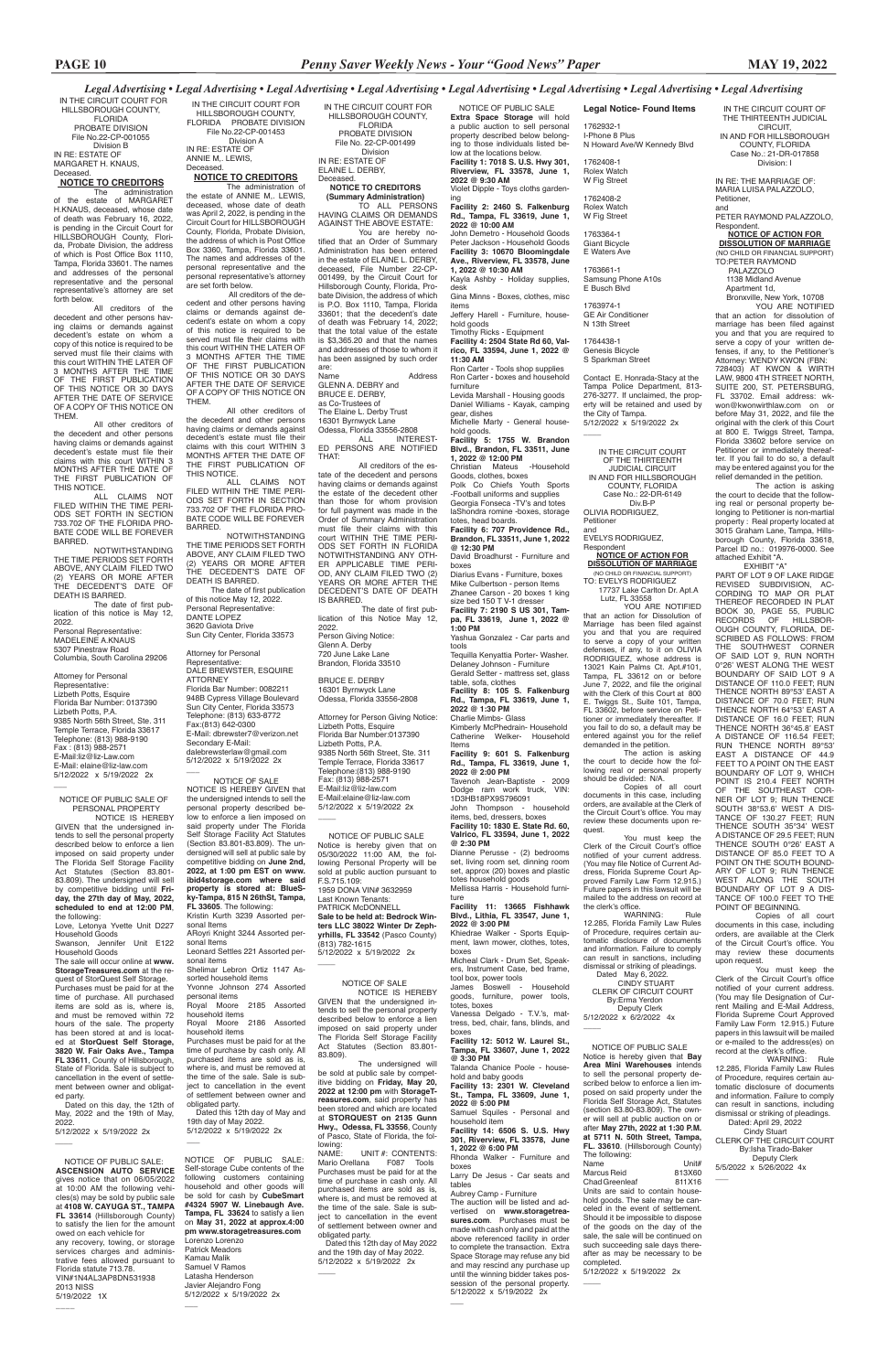#### NOTICE OF PUBLIC SALE OF PERSONAL PROPERTY

2022 and the 19th of May, 2022. 5/12/2022 x 5/19/2022 2x  $\overline{\phantom{a}}$ 

NOTICE IS HEREBY GIVEN that the undersigned intends to sell the personal property described below to enforce a lien imposed on said property under The Florida Self Storage Facility Act Statutes (Section 83.801-83.809). The undersigned will sell at public sale by competitive bidding on **Friday, May 27, 2022 at 11:00 a.m. with StorageTreasures. com, said property has been stored and which are located at STORQUEST, 5002 S. Manhattan Ave., Tampa, FL 33611**, County of Hillsborough, State of Florida, the following:<br>Name Unit# Name Unit# Contents Jason Vargas DF38 HHG Purchases must be paid for at the time of purchase in cash only. All

purchased items are sold as is, .<br>where is, and must be removed at the time of the sale. Sale is subject to cancellation in the event of settlement between owner and obligated party. Dated on this day, the 12th of May,

IN THE CIRCUIT COURT OF THE THIRTEENTH JUDICIAL CIRCUIT IN AND FOR HILLSBOROUGH COUNTY, FLORIDA Case No.: 22-DR-004329 Div.E-P<br>,FRANCISCO VEGA **Petitioner** and KAYLYN ALLEN, Respondent **NOTICE OF ACTION FOR**

Dated April 26, 2022. CINDY STUART

5/5/2022 x 5/26/2022 4x  $\overline{\phantom{a}}$ 

**DISSOLUTION OF MARRIAGE** TO: KAYLYN ALLEN 6341 Ridge Rd.

#### OSCAR RANGEL URIBE, **Respondent**

 Sodus, NY 14551 YOU ARE NOTI-FIED that an action has been filed against you and that you are required to serve a copy of your written defenses, if any, to it 44on FRANCISCO VEGA, whose address is 3827 Tower Rd. Unit 201 Tampa, FL 33614 on or before May 31, 2022, and file the original with the Clerk of this Court at 800 E. Twiggs St., Suite 101, Tampa, FL 33602, before service on Petitioner or immediately thereafter. If you fail to do so, a default may be entered against you for the relief demanded in the petition.

Copies of all court documents in this case, including orders, are available at the Clerk of the Circuit Court's office. You may review these documents upon request.

the clerk's office. WARNING: Rule 12.285, Florida Family Law Rules of Procedure, requires certain automatic disclosure of documents and information. Failure to comply can result in sanctions, including dismissal or striking of pleadings. Dated April 27, 2022. CINDY STUART CLERK OF CIRCUIT COURT By:Erma Yerdon Deputy Clerk 5/5/2022 x 5/26/2022 4x  $\overline{\phantom{a}}$ 

You must keep the Clerk of the Circuit Court's office notified of your current address. (You may file Notice of Current Address, Florida Supreme Court Approved Family Law Form 12.915.) Future papers in this lawsuit will be mailed to the address on record at

the clerk's office. WARNING: Rule 12.285, Florida Family Law Rules of Procedure, requires certain automatic disclosure of documents and information. Failure to comply can result in sanctions, including dismissal or striking of pleadings.

 CLERK OF CIRCUIT COURT By:Mirian Roman-Perez Deputy Clerk

IN THE CIRCUIT COURT OF THE THIRTEENTH JUDICIAL CIRCUIT IN AND FOR HILLSBOROUGH COUNTY, FLORIDA Case No.: 22-DR-5637 Div.J-P GRISELDA GARCIA, **Petitioner** and

# **NOTICE OF ACTION FOR PETITION FOR DISSOLUTION OF MARRIAGE**

TO: GRISELDA GARCIA

the clerk's office.<br>WARNING: WARNING: Rule 12.285, Florida Family Law Rules of Procedure, requires certain automatic disclosure of documents and information. Failure to comply can result in sanctions, including dismissal or striking of pleadings.

5/5/2022 x 5/26/2022 4x  $\overline{\phantom{a}}$ 

 Address Unknown YOU ARE NOTIFIED that an action for Dissolution of Marriage has been filed against you and that you are required to serve a copy of your written de-fenses, if any, to it on GRISELDA GARCIA, whose address is 4435 Bass St., Tampa, FL 33617 on or before May 31, 2022, and file the original with the Clerk of this Court at 800 E. Twiggs St., Suite 101, Tampa, FL 33602, before service on Petitioner or immediately thereafter. If you fail to do so, a default may be entered against you for the relief demanded in the petition.

The action is asking the court to decide how the following real or personal property should be divided: Hillsborough.

Copies of all court documents in this case, including orders, are available at the Clerk of the Circuit Court's office. You may

review these documents upon request.

You must keep the Clerk of the Circuit Court's office notified of your current address. (You may file Notice of Current Address, Florida Supreme Court Approved Family Law Form 12.915.) Future papers in this lawsuit will be mailed to the address on record at the clerk's office.<br>
WARNING

You must keep the Clerk of the Circuit Court's office notified of your current address. (You may file Notice of Current Address, Florida Supreme Court Approved Family Law Form 12.915.) Future papers in this lawsuit will be mailed to the address on record at

 Chipley, FL 32428 YOU ARE NOTIFIED that an action for Dissolution of Marriage has been filed against you and that you are required to serve a copy of your written de-fenses, if any, to it on SHARONDA ROLLE, whose address is 3607 W. Idlewild Ave. #C301, Tampa, FL 33614 on or before May 24, 2022, and file the original with the Clerk of this Court at 800 E. Twiggs St., Suite 101, Tampa, FL 33602, before service on Petitioner or immediately thereafter. If you fail to do so, a default may be entered t you for the reli

WellMed at Trinity will be relocating effective June 6, 2022

NEW LOCATION WellMed at Trinity Oaks 2044 Trinity Oaks Blvd, Suite 220 Trinity, FL 34655

For questions or copies of medical records call or fax: Phone: 727-645-6900 Fax: 727-372-8989

5/12/2022 x 6/2/2022 4x

You must keep the Clerk of the Circuit Court's office notified of your current address. (You may file Notice of Current Address, Florida Supreme Court Approved Family Law Form 12.915.) Future papers in this lawsuit will be mailed to the address on record at the clerk's office.<br>WARNING:

IN THE CIRCUIT COURT OF THE THIRTEENTH JUDICIAL CIRCUIT IN AND FOR HILLSBOROUGH COUNTY, FLORIDA Case No.: 22-DR-4941 Div. ROSE M. NOGUERAS, Petitioner and ALFREDO NOGUERAS,

Respondent **NOTICE OF ACTION FOR DISSOLUTION OF MARRIAGE**

 CINDY STUART CLERK OF CIRCUIT COURT By:Erma Yerdon Deputy Clerk 4/28/2022 x 5/19/2022 4x  $\overline{\phantom{a}}$ 

(NO CHILD OR FINANCIAL SUPPORT) TO: ALFREDO NOGUERAS Address Unknown YOU ARE NOTIFIED that an action for Dissolution of Marriage has been filed against you and that you are required to serve a copy of your written defenses, if any, to it on ROSE M. NOGUERAS, whose address is 714 S. 51st St., Tampa, FL 33619 on or before May 31, 2022, and file the original with the Clerk of this Court at 800 E. Twiggs St., Suite 101, Tampa, FL 33602, before service on Petitioner or immediately thereafter. If you fail to do so, a default may be entered against you for the relief demanded in the petition.

The action is asking the court to decide how the following real or personal property should be divided: Petitioner's car, Hyundai Elantra, Silver in Hillsborough County at Petitioner's address.

Copies of all court documents in this case, including orders, are available at the Clerk of the Circuit Court's office. You may review these documents upon request.

Lamonte Terry, Kay Feeney, Paul Underwood, Oscar Rendon, Paul Griffin, Rebecca Galette, Vegif Vladimirovich Nustratov, Mostafa Bahloul, Nathaniel Pullen, Angela Cabello, Maria Romano 5/12/2022 x 5/19/2022 2x  $\overline{\phantom{a}}$ 

You must keep the Clerk of the Circuit Court's office notified of your current address. (You may file Notice of Current Ad-dress, Florida Supreme Court Approved Family Law Form 12.915.) Future papers in this lawsuit will be mailed to the address on record at

 6708 S. JuanitaSt. Unit B Tampa, FL 33616 YOU ARE NOTIFIED

 Dated April 29, 2022. CINDY STUART CLERK OF CIRCUIT COURT By:Mirian Roman-Perez Deputy Clerk

You must keep the Clerk of the Circuit Court's office notified of your current address. (You may file Notice of Current Address, Florida Supreme Court Approved Family Law Form 12.915.) Future papers in this lawsuit will be mailed to the address on record at the clerk's office.<br>WARNING: Rule

IN THE CIRCUIT COURT OF THE THIRTEENTH JUDICIAL CIRCUIT IN AND FOR HILLSBOROUGH COUNTY, FLORIDA Case No.: 21-DR-9641

Div. TP IN RE: THE ADOPTION OF: MINOR CHILD

# **NOTICE OF ACTION FOR TERMINATION OF PARENTAL RIGHTS AND STEPPARENT**

WARNING: 12.285, Florida Family Law Rules of Procedure, requires certain automatic disclosure of documents and information. Failure to comply can result in sanctions, including dismissal or striking of pleadings.

**ADOPTION** TO: JAMES ALBERT MCPHAIL, III 19105 Nature Palm Ln., Tampa, FL 33647

YOU ARE NOTIFIED that a Joint Petition for Adoption by Stepparent has been filed against you and that you are required to serve a copy of your written de-fenses, if any, to it on WENDELL LEON MARENO, III and ALISON MACKENZIE MARENO, whose address is 5608 Ike Smith Rd., Plant City, FL 33565 on or before June 3, 2022, and file the original with the clerk of this Court at 301 N. Michigan Ave., Plant City, FL 33563 before service on Petitioner or immediately thereafter. If you fail to do so, a default may be entered against you for the relief demanded in the petition. The minor child(ren) are identified

as follows: Date of Birth 10/14/2017 Place of Birth Tampa, FL

Physical Description of Respondent: Age: 26 Race: Caucasian Hair Color: Brown Eye Color: Green Approximate Height: 165 Approximate Weight: 6'1" Copies of all court documents in this case, including orders, are available at the Clerk of the Circuit Court's office. You may review these documents upon request.

WARNING: Rule 12.285, Florida Family Law Rules of Procedure, requires certain automatic disclosure of documents and information. Failure to comply can result in sanctions, including dismissal or striking of pleadings. Dated May 2, 2022. CINDY STUART CLERK OF CIRCUIT COURT By:Samantha Herrmann Deputy Clerk 5/5/2022 x 5/26/2022 4x

 $\overline{\phantom{a}}$ 

5/19/2022 1X  $\overline{\phantom{a}}$ 

IN THE CIRCUIT COURT OF THE THIRTEENTH JUDICIAL CIRCUIT IN AND FOR HILLSBOROUGH COUNTY, FLORIDA Case No.: 22-DR-5408 Div.J-P

SHARONDA ROLLE, Petitioner and LEROY G. ROLLE, Respondent

**NOTICE OF ACTION FOR**

**DISSOLUTION OF MARRIAGE** (NO CHILD OR FINANCIAL SUPPORT) TO: LEROY G. ROLLE 4455 Sam Mitchell Dr.

#### Tenant Name Unit#<br>Tom Veit 1063 Tom Veit 1063

in the petition.

The action is asking the court to decide how the following real or personal property should be divided: N/A.

Copies of all court documents in this case, including orders, are available at the Clerk of the Circuit Court's office. You may review these documents upon request.

WARNING: Rule 12.285, Florida Family Law Rules of Procedure, requires certain automatic disclosure of documents and information. Failure to comply can result in sanctions, including dismissal or striking of pleadings. Dated April 22, 2022.

IN THE CIRCUIT COURT OF THE THIRTEENTH JUDICIAL CIRCUIT, IN AND FOR HILLSBOROUGH COUNTY, FLORIDA Case No.: 22-DR-001469 Division: D IN RE: The Marriage of DEMI CORDON, Petitioner/Wife, and EDWIN CORDON,

#### Respondent/Husband. **NOTICE OF ACTION FOR PUBLICATION** TO: EDWIN CORDON

**YOU ARE NOTIFIED**  that an action for Petition for Dissolution of Marriage has been filed against you. You are required to serve a copy of your written defenses, if any, to this action on Mara Shaughnessy, Esquire, Petitioner's attorney, whose address is 618 E. Bloomingdale Avenue, Brandon, FL 33511, on or before MAY 30, 2022 and file the original with the clerk of this court at County Courthol 800 E. Twiggs St., Tampa, Florida 33602, either before service on Petitioner's attorney or immediately thereafter; otherwise a default will be entered against you for the relief demanded in the petition.<br>WARNING: Rule WARNING: 12.285, Florida Family Law Rules of Procedure, requires certain automatic disclosure of documents and information. Failure to comply can result in sanctions, including dismissal or striking of pleadings. DATED this 28th day of April, 2022. CLERK OF THE CIRCUIT COURT Cindy Stuart Isha Tirado-Baker Deputy Clerk 5/5/2022 x 5/26/2022 4x

 $\overline{\phantom{a}}$ 

NOTICE OF PUBLIC SALE: Self-storage Cube contents of the following customers containing household and other goods will be sold for cash by **CubeSmart #4325, 12225 N. 56th St.,Temple Terrace, FL 33617** to satisfy a lien on **June 2, 2022 at approx. 2:00pm at www.storagetreasures.com**:

IN THE CIRCUIT COURT OF THE THIRTEENTH JUDICIAL CIRCUIT IN AND FOR HILLSBOROUGH COUNTY, FLORIDA Case No.: 22-DR-002781 Div. J

WILLAINA SCOTT, Petitioner and JASON SCOTT,

Respondent **NOTICE OF ACTION FOR DISSOLUTION OF MARRIAGE**

(NO CHILD OR FINANCIAL SUPPORT) TO: JASON SCOTT

that an action for Dissolution of Marriage has been filed against you and that you are required to serve a copy of your written defenses, if any, to it on ATTOR-NEY TIFFANY S. CRAIG, whose address is 1936 W. MLK Blvd. Suite 104, Tampa, FL 33607 on or before June 6, 2022, and file the original with the Clerk of this Court at 800 E. Twiggs St., Suite 101, Tampa, FL 33602, before service on Petitioner or immediately thereafter. If you fail to do so, a default may be entered against you for the relief demanded in the petition.

The action is asking the court to decide how the following real or personal property should be divided: N/A.

Copies of all court documents in this case, including orders, are available at the Clerk of the Circuit Court's office. You may review these documents upon request.

Dated May 4, 2022. CINDY STUART CLERK OF CIRCUIT COURT By:Garnett Kisner Deputy Clerk 5/12/2022 x 6/2/2022 4x

\_\_\_

 Notice of Self Storage Sale Please take notice **Hide-Away Storage - Crosstown** located at **1505 South US Hwy 301, Tampa FL 33619** intends to hold a sale to sell the property stored at the Facility by the below list of Occupants whom are in default at an Auction. The sale will occur as an online auction via **www.storagetreasures.com on 6/8/2022 at 10:00AM**. Unless stated otherwise the description of the contents are household goods and furnishings. Giovanni R Ortiz unit #644; Maritza Figueroa unit #870. This sale may be withdrawn at any time without notice. Certain terms and conditions apply. See manager for details. 5/19/2022 x 5/26/2022 2x \_\_\_\_

 Notice of Self Storage Sale Please take notice **Midgard Self Storage - Lutz FL, LLC located at 23830 St Rd 54, Lutz, FL 33559** intends to hold a sale to sell the property stored at the Facility by the below list of Occupants whom are in default at an Auction. The sale will occur as an online auction via **www.storageauctions.com on 6/8/2022 at 1:00PM**. Unless stated otherwise the description of the contents are household goods and furnishings. Susan Oppy unit #G399; Summer Dix unit #I616. This sale may be withdrawn at any time without notice. Certain terms and conditions apply. See manager for details. 5/19/2022 x 5/26/2022 2x \_\_\_\_

 Notice of Self Storage Sale Please take notice **Xpress Storage – Big Bend located at 12832 South US 301, Riverview, FL 33579** intends to hold a sale to sell the property stored at the Facility by the below list of Occupants whom are in default at an Auction. The sale will occur as an online auction via **www.storagetreasures.com on 6/8/2022 at 10:00am**. Unless stated otherwise the description of the contents are household goods and furnishings. Dawn Nolen unit #1047; Khalia Baldwin unit #3022; Jaayd Mitchell-Vegas unit #5016. This sale may be withdrawn at any time without notice. Certain terms and conditions apply. See manager for details. 5/19/2022 x 5/26/2022 2x

\_\_\_\_

 Notice of Self Storage Sale Please take notice **Xpress Storage – Ruskin located at 1401 North US Hwy 41, Ruskin, FL 33570** intends to hold a sale to sell the property stored at the Facility by the below Occupants whom are in default at an Auction. The sale will occur as an online auction via **www.storagetreasures.com on 6/8/2022 at 10:00am**. Unless stated otherwise the description of the contents are household goods and furnishings. Taylor Sigler unit #3016. This sale may be withdrawn at any time without notice. Certain terms and conditions apply. See manager for details. 5/19/2022 x 5/26/2022 2x

\_\_\_\_

#### **NOTICE UNDER FICTITIOUS NAME LAW PURSUANT TO SECTION 865.09, FLORIDA STATUTES**

Notice is hereby given that the undersigned, desiring to engage in the business under the Fictitious Name of

**SALUTATIONS** 

located at 103 N. Davis St., Plant City, FL 33563 intends to register the said name with the Division of Corporations of the Florida Department of State, Tallahassee, Florida. Sara Buss Proprietor

### **NOTICE UNDER FICTITIOUS NAME LAW PURSUANT TO SECTION 865.09, FLORIDA STATUTES**

Notice is hereby given that the undersigned, desiring to engage in the business under the Fictitious Name of

# **ALL ABOUT DESIGNS**

located at 4406 Rockcrest Circle, Tam-

pa, FL 33624 intends to register the said name with the Division of Corporations of the Florida Department of State, Tallahassee, Florida. Cynthia Floyd Belinda Poirier Owners 5/19/2022 1X

#### **NOTICE UNDER FICTITIOUS NAME LAW PURSUANT TO SECTION 865.09, FLORIDA STATUTES**

Notice is hereby given that the undersigned, desiring to engage in the business under the Fictitious Name of

## **FLOURISH NOTARY**

located at 19046 Bruce B. Downs Blvd., SuiteB6#959, Tampa, FL 33647 intends to register the said name with the Division of Corporations of the Florida Department of State, Tallahassee, Florida.

 Clinton Kelly, III Owner 5/19/2022 1X

 $\overline{\phantom{a}}$ 

 NOTICE OF PUBLIC SALE To satisfy owners lien for rent due in accordance with Florida Statutes, "The Self Storage Facility Act" (sections 83.801-83.809), contents of the leased storage units as well as leased outside storage spaces (individuals identified below) including all personal property consisting of miscellaneous household items, furniture, clothing, boxes, motor vehicles, boats, trailers and other items, will be sold at Public Auction to the highest bidder (or otherwise disposed of) at the following location and time. **SOUTH DALE MABRY SELF STORAGE, 4307 S. DALE MAB-RY HWY., TAMPA, FL 33611** (Hillsborough County) **SALE DATE: JUNE 3, 2022 AT 11:00 A.M.**

All units are sold "as-is", and must be paid for in CASH immediately following the Auction. All units advertised may not be available at the time of Auction in the event of Settlement between Owner and obligated party.

#### 5/19/2022 x 5/26/2022 2x

\_\_\_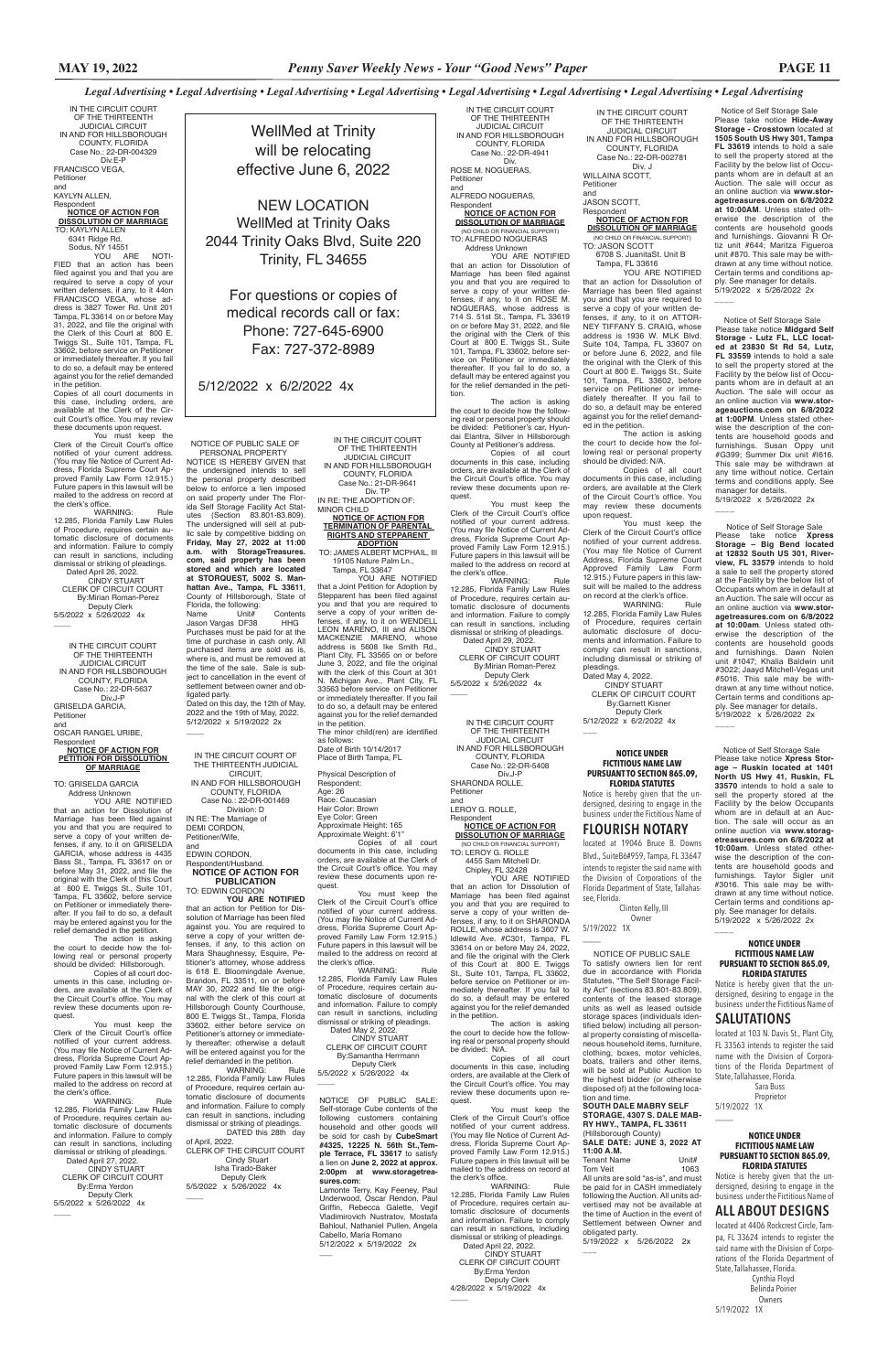NOTICE OF PUBLIC SALE Notice is hereby given that on JUNE 3, 2022 at 8:00AM the following vehicles will be sold for towing and storage charges: 2010 DODGE CHALLENGER VIN#2B3CJ4DV8AH202946 2002 BMW 3-SERIES VIN#WBABN53492PH01636 Sale to be held at AUTOMOTIVE TOWING, 4816 N. CORTEZ AVE., TAMPA, FL 33614 (Hillsborough County). AUTOMOTIVE TOWING reserves the right to bid. 5/19/2022 1X

 $\overline{\phantom{a}}$ 

 NOTICE OF PUBLIC SALE: **Beba & Nelson Tow Life** gives Notice of Foreclosure of Lien and intent to sell these vehicles on 06/02/2022 08:00 AM at **19007 US-41 , Lutz, FL 33549** (Hillsborough County) pursuant to subsection 713.78 of the Florida Statutes. Beba & Nelson Tow Life reserves the right to accept or reject any and/or all bids. VIN#GHQMB028K405 2005 SEA BOSS SEA PRO 5/19/2022 1X \_\_\_\_

 $\overline{\phantom{a}}$ 

NOTICE OF PUBLIC SALE is hereby given that **STEPP'S TOWING SERVICE, INC** will have a sealed bid towing and storage auction pursuant to subsection 713.78 of the Florida Statutes beginning at **9am on JUNE 01, 2022 at 9602 E US Hwy 92, Tampa, FL 33610** ( Hillsborough County), ending at close of business that day. Terms of sale are CASH, sales are AS IS, seller does not guarantee a title, ALL SALES ARE FINAL. STEPP'S TOWING SERVICE, INC. reserves the right to bid and accept or reject any/or all bids. 2007 Chevrolet Malibu VIN#1G1ZT58F67F193386 2003 Nissan Sentra VIN#3N1CB51D13L801665 2002 Ford Excursion VIN#1FMNU42F52EA14528 2003 Ford Focus VIN#1FAFP34333W150204 2015 Honda Accord VIN#1HGCT1B3XFA014512 2019 Ram 2500 VIN#3C6UR5DL0KG684563 2014 Hyundai Sonata VIN#5NPEC4AB7EH845345 2006 Nissan Maxima VIN#1N4BA41E06C819188 1976 Oldsmobile VIN#V3J57R7M169239 1986 Honda Motorcycle VIN#JH2PC0800GM305633 1994 GMC Sierra VIN#2GTEK19K0R1535437 1998 Toyota Camry VIN#4T1BG22K7WU371328 2014 GMC Sierra VIN#3GTP1VEC0EG502439 1999 GMC Savana VIN#1GDJG31R0X1148793 5/19/2022 1X \_\_\_\_

NOTICE OF PUBLIC SALE is hereby given that **STEPP'S TOW-ING SERVICE, INC** will have a sealed bid towing and storage auction pursuant to subsection 713.78 of the Florida Statutes beginning **9am on JUNE 01, 2022 at 6133 Cliff Ave, Gibsonton, FL 33534** ( Hillsborough County), ending at close of business that day. Terms of sale are CASH, sales are AS IS, seller does not guarantee a title, ALL SALES ARE FINAL. STEPP'S TOWING SERVICE, INC. reserves the right to bid and accept or reject any/or all bids.

2001 Ford F-150 VIN#1FTRW07W71KE37404 2004 Toyota Matrix VIN#2T1KR32E64C211711 2008 Pontiac G6 VIN#1G2ZG57N384136052 2011 Mazda 3 VIN#JM1BL1VG6B1422556 2001 Lincoln Navigator VIN#5LMEU27R21LJ19297 2011 Nissan Altima VIN#1N4AL2AP9BC167709 2014 Chrysler 200 VIN#1C3CCBAB1EN123871 2018 Audi A4 VIN#WA19NBF41JA027339 2004 Ford Ranger VIN#1FTYR14U34PA48990 2000 Mercury Marquis VIN#2MEFM74WXYX714722 5/19/2022 1X \_\_\_

NOTICE OF PUBLIC SALE is hereby given that **STEPP'S TOWING SERVICE, INC** will have a sealed bid towing and storage auction pursuant to subsection 713.78 of the Florida Statutes beginning 9am on JUNE 01, 2022 at 9806 N Nebraska Ave, Tampa, FL 33612 ( Hillsborough County), ending at close of business that day. Terms of sale are CASH, sales are AS IS, seller does not guarantee a title, ALL SALES ARE FINAL. STEPP'S TOWING SERVICE, INC. reserves the right to bid and accept or reject any/or all bids. 2012 Mazda3 VIN#JM1BL1V70C1564273 1997 Ford F-150 VIN#1FTDX1768VNC68124 2012 Ford Fusion VIN#3FAHP0HA4CR113388 2019 Dodge Challenger VIN# 2C3CDZBT0KH511899 2008 Dodge Nitro VIN#1D8GU28K98W123830 1995 BMW 5 Series VIN#WBAHD6322SGK47292 2001 Honda Accord VIN#1HGCG56681A058453 2020 Toyota RAV4 VIN#JTMC1RFV9LD047526 2000 Volvo C70 VIN#YV1NK56D0YJ016920 2007 Dodge Durango VIN#1D8HB48P17F515118 1986 Honda Prelude VIN#JHMBB5230GC800411 2012 Jaguar XJ VIN#SAJWA1CB3CLV26704 2002 Volkswagen Jetta VIN#3VWSP69M92M183473 2010 Kia Rio VIN#KNADH4A35A6665238 2009 Mitsubishi Galant VIN#4A3AB36F09E042032 American Hauler VIN#5N6200E1241001344 2006 Chevrolet Malibu VIN#1G1ZS53F86F191051 2005 Scion XB VIN#JTLKT334750201549 2013 Hyundai Sonata VIN#5NPEC4AC2DH626638 2011 Mazda3 VIN#JM1BL1K59B1356992 2014 Ford Fusion VIN#3FA6P0H78ER159434 2002 Kia Sportage

VIN#KNDJA723825127909

5/19/2022 1X \_\_\_\_\_

NOTICE OF PUBLIC SALE is hereby given that STEPP'S TOW-ING SERVICE, INC will have a sealed bid towing and storage auction pursuant to subsection 713.78 of the Florida Statutes beginning 9am on JUNE 01, 2022 at 5711 SR 54, New Port Richey, FL 34652 (Pasco County), ending at close of business that day. Terms of sale are CASH, sales are AS IS, seller does not guarantee a title, ALL SALES ARE FINAL. STEPP'S TOWING SERVICE, INC. reserves the right to bid and accept or reject any/or all bids. 1999 Chevrolet Blazer VIN#1GNCS13W5X2225906 2015 Mazda6 VIN#JM1GJ1U69F1164916 1983 Sea Nymph HIN#SEAL6892M83B 1997 Dodge 1500 VIN#1B7HF16Z9VS258767 1999 Jeep Cherokee VIN#1J4GW58S2XC641797 1996 Mercedes-Benz VIN#WDBJF20F3TJ024258 2007 Chevrolet Impala VIN#2G1WT58N479147171 2010 Ford Focus Gray VIN#1FAHP3FN7AW150209 2007 Mazda6 VIN#1YVHP80C575M21257 2019 Honda Accord VIN#1HGCV1F13KA046229

Minibike

es. The time for the following sales is 8:00 A.M. **AT RC TOWING & RECOVERY, 4805 N. HESPERIDES ST., TAM-**PA, FL 33614 (Hillsborough Coun-

> NOVIN 1993 Subaru Legacy VIN#4S3BC6336P9658842 2004 Chevrolet Impala VIN#2G1WH55KX49279679 2008 Dodge Caliber VIN#1B3HB28B48D723497 Bicycle NOVIN 1998 MALL VIN#1EF5E2928W1475385 2008 Chevrolet Malibu VIN#1G1ZH57B384211176 2017 Jeep Cherokee VIN#1C4PJLCS2HW653545 5/19/2022 1X \_\_\_\_

NOTICE OF PUBLIC SALE is hereby given that **STEPP'S TOWING SERVICE, INC** will have a sealed bid towing and storage auction pursuant to subsection 713.78 of the Florida Statutes beginning 9am on **JUNE 01, 2022 at 11607 Ossie Murphy Rd, San Antonio, FL 33576** (Pasco County), ending at close of business that day. Terms of sale are CASH, sales are AS IS, seller does not guarantee a title, ALL SALES ARE FINAL. STEPP'S TOWING SERVICE, INC. reserves the right to bid and accept or reject any/or all bids. 2014 Chevrolet Captiva VIN#3GNAL3EK0ES634066 2002 Ford Expedition VIN#1FMRU15W22LA31245 1990 SB2 HIN#SB2J0900H990 1993 Chevrolet S-10 VIN#1GCCT19Z8P8178116 2006 Chrysler 300 VIN#2C3KA53G76H401873 5/19/2022 1X \_\_\_\_

NOTICE OF PUBLIC SALE is hereby given that **STEPP'S TOW-ING SERVICE, INC** will have a sealed bid towing and storage auction pursuant to subsection 713.78 of the Florida Statutes beginning **9am on JUNE 01, 2022 at 4214 W Cayuga St, Tampa, FL 33614** ( Hillsborough County), ending at close of business that day. Terms of sale are CASH, sales are AS IS, seller does not guarantee a title, ALL SALES ARE FINAL. STEPP'S TOWING SERVICE, INC. reserves the right to bid and accept or reject any/or all bids. 2006 Toyota Corolla VIN#2T1BR32E36C625807 1997 Ford Taurus VIN#1FALP51U4VA150739 5/19/2022 1X \_\_\_\_

NOTICE OF PUBLIC SALE is hereby given that **STEPP'S TOWING SERVICE, INC** will have a sealed bid towing and storage auction pursuant to subsection 713.78 of the Flori-da Statutes beginning **9am on JUNE 01, 2022 at 4325 Gall Blvd, Zephyrhills, FL 33542** (Pasco County), ending at close of business that day. Terms of sale are CASH, sales are AS IS, seller does not guarantee a title, ALL SALES ARE FINAL. STEPP'S TOWING SERVICE, INC. reserves the right to bid and accept or reject any/or all bids. 2005 Mercury Mountaineer VIN#4M2DU86W85UJ17612 Schwinn Bicycle SN#3NXDS1BKD9271 1989 GMC Brigadier VIN#4GDT8C4Y0KV801423 2014 Keystone Bullet VIN#4YDT2862XED421588 5/19/2022 1X \_\_\_\_

\_\_\_\_<br>NOTICE OF PUBLIC SALE: **TAMPA TRANSPORT, INC. d/b/a SUPREME TOWING** gives notice that the following vehicles(s) may be sold by public sale at (the following locations below) to satisfy the lien for the amount owed on each vehicle for any recovery, towing, or storage services charges and administrative fees allowed pursuant to Florida statute 713.78. **AT 3143 N. FLORIDA AVE., TAMPA, FL 33603** (Hillsborough County) **SALE DATE: JUNE 3, 2022 AT 8:00 A.M.** VIN#JM3ER293990236705

Notice of Sale PURSUANT TO CH 713.78 OF THE FLORIDA STATUTES, BE-LOW SAID VEHICLES TO BE SOLD TO SATISFY TOWING AND STORAGE: **SALE TO BE HELD AT: Larsen's Towing and Automotive 4608 N Lois Ave Tampa, FL 33614** (Hillsborough County) **SALE DATE: 5/31/2022 At 9 am.** 1997 BMW WBAGF8322VDL48338 2005 Isuzu 4NUDS13S652700393 2015 Kia KNAFZ4A88F5273546 2022 ZHNG L5YTCKPV9N1108452 LARSEN'S TOWING AND AU-TOMOTIVE RESERVES THE RIGHT TO ACCEPT OR REJECT ANY AND ALL BIDS. LARSEN'S TOWING AND AUTOMOTIVE RESERVES THE RIGHT TO BID. BIDDING BEGINS AT THE AMOUNT OWED. ALL VEHI-CLES ARE SOLD AS IS. SELLER GUARANTEES NO TITLE. 5/19/2022 1X

\_\_\_\_

Notice of Sale PURSUANT TO CH 713.78 OF THE FLORIDA STATUTES, BE-LOW SAID VEHICLES TO BE SOLD TO SATISFY TOWING AND STORAGE: **SALE TO BE HELD AT: Professional Towing 3304 E 7th Ave Tampa, FL 33605** (Hillsborough County) **SALE DATE: 5/31/2022 At 9 am.** 1998 Honda 1HGCG3252WA001593 1999 Chevrolet 1G1JC1249X7236710 2008 Kia KNAFE121685559216 2008 Nissan 3N1BC11E38L401575 2014 Chevrolet 1G11B5SL1EF159304 2004 Ford 1FAFP55S64A111896 2002 Acura JH4KA96672C000728 2004 Chevrolet 1GCEC19X44Z204899 PROFESSIONAL TOWING RE-SERVES THE RIGHT TO AC-CEPT OR REJECT ANY AND ALL BIDS. PROFESSIONAL TOWING RESERVES THE RIGHT TO BID. BIDDING BE-GINS AT THE AMOUNT OWED. ALL VEHICLES ARE SOLD AS IS. SELLER GUARANTEES NO

VIN-1HD1GDV192Y308845 2006 SUZI VIN-JS1GW71A862103087 5/19/2022 1X  $\overline{\phantom{a}}$ 

KND.ID735795866514 2002 Dodge Dakota 1B7HG38N92S661825 2012 INTL TR 1HTMMAAL4CH452112 2002 CHRY Sebring 1C3EL65R22N291795 2010 Ford Fusion 3FAHP0HG7AR124158 2014 Ford Mustang 1ZVBP8EM5E5255149 5/19/2022 1X

> TITLE. 5/19/2022 1X \_\_\_\_

2017 CHEVROLET CAMARO\* VIN#1G1FB1RS6H0174108 **SALE DATE: JUNE 6, 2022 AT 8:00 A.M.** 2001 BMW X5\* VIN#WBAFA53561LM69926 5/19/2022 1X  $\overline{\phantom{a}}$ 

Notice of Sale PURSUANT TO CH 713.78 OF THE FLORIDA STATUTES, BE-LOW SAID VEHICLES TO BE SOLD TO SATISFY TOWING AND STORAGE: **SALE TO BE HELD AT: Riteway Towing 5706 E Broadway Ave Tampa, FL 33619** (Hillsborough County) **SALE DATE: 5/31/2022 At 9 am.** 1998 Toyota 4T1BG22K6WU362989 2003 Mitsubishi 4A3AA46GX3E203639 2006 Saturn 5GZCZ53496S886717 2008 BMW WBAVA33548KX84630 2017 Toyota 5YFBURHE9HP736714 RITEWAY TOWING RESERVES THE RIGHT TO ACCEPT OR REJECT ANY AND ALL BIDS. RITEWAY TOWING RESERVES THE RIGHT TO BID. BIDDING BEGINS AT THE AMOUNT OWED. ALL VEHICLES ARE SOLD AS IS. SELLER GUARAN-TEES NO TITLE 5/19/2022 1X

 $\overline{\phantom{a}}$ 

Notice of Public Sale PURSUANT TO CH 713.78 OF THE FLORIDA STATUTES, BE-LOW SAID VEHICLES TO BE SOLD TO SATISFY TOWING AND STORAGE AT: **SALE TO BE HELD AT: Crockett's Towing (shop 3) 13601 US Hwy 41 Spring Hill, FL 34610** (Pasco County) **SALE DATE: 6/2/2022 At 8 am.** 2003 Jeep 1J4GX48S73C536769 2003 Jeep 1J4FA59S13P369965 2005 HAULMARK 16HCB081956069196 2006 Honda 2HKYF187X6H514121 2006 Hyundai KM8JN12D46U443860 2008 Chevrolet KL1TG56628B262613 2015 Ford 3FADP4EJ5FM123178 2015 Nissan 1N4AL3AP5FC121094 2018 Jeep 1C4RJFN90JC225811 **SALE TO BE HELD AT: Crockett's Towing (shop 4) 7809 US Hwy 301 N Tampa, FL 33637** (Hillsborough County) **SALE DATE: 6/2/2022 At 8 am.** 2003 Honda JH2MC131X3K900231 2010 Toyota 4T1BF3EK5AU530764 CROCKETT'S TOWING RE-SERVES THE RIGHT TO AC-CEPT OR REJECT ANY AND ALL BIDS. CROCKETT'S TOW-ING RESERVES THE RIGHT TO BID. BIDDING BEGINS AT THE AMOUNT OWED. ALL VEHI-CLES ARE SOLD AS IS. SELLER GUARANTEES NO TITLE. 5/19/2022 1X

OF LIEN AND INTENT TO SELL VEHICLE Each of you is hereby notified that a lien is claimed on the following vehicles for towing and storage charges, the following vehicles will be sold at public sale pursuant to Florida Statute #713.78, free and clear of all liens and encumbranc-

NOTICE OF FORECLOSURE

ty) **SALE DATE: JUNE 5, 2022** 2006 FORD FREESTYLE VIN#1FMDK01106GA31795 **SALE DATE:JUNE 11, 2022** 2012 NISSAN MAXIMA VIN#14AA5AP2CC870528 2006 CHEVY COBALT VIN#1G1AK5F467737560 2006 MERCEDES E350 WDBUF56J06A881927 **SALE DATE: JUNE 12, 2022** 2009 NISSAN VERSA VIN#3N1BC13E79L425456 **SALE DATE: JUNE 15, 2022** 2004 TOYOTA COROLLA VIN#1NXBR32E54Z228384 **SALE DATE: JUNE 16, 20223** 2010 LNDR RANGE ROVER SPORT VIN#SALSK2D48AA232541 **SALE DATE: JUNE 17, 2022** 2013 VOLKSWAGEN GULF VIN#WVWDB7AJ4DW139420 2011 LEXUS CT200 VIN#JTHKD5BH6B2014083 **SALE DATE: JUNE 29, 2022** 2020 FORD F150 VIN#1FTEW1E53LKE85127

05/19/2022 1X  $\overline{\phantom{a}}$  NOTICE OF SALE Each of you are hereby notified a lien is claimed on the following vehicles for towing and storage charges due and unpaid per Florida Statute #713.78. The vehicle(s) will be sold free and clear of all prior liens in accordance with the provisions of Florida Statute #713.78 on the following dates at 10:00 A.M. Sale will be held at **ROSARIO'S AUTOMOTIVE SERVICES, INC., 9206 N. 16TH ST., TAMPA, FL. 33612** (Hillsborough County). Note: ROSARIO'S AUTOMOTIVE SERVICES, INC. reserves the right to bid. **SALE DATE: 06/10/2022**  22-117 2008 CADI VIN#1G6DV57VX80165070 22-118 2015 HOND VIN#5J6TF1H5XFL000509 **SALE DATE: 06/13/2022** 22-120 2000 CHEV VIN#1GNDX03E2YD172269 22-123 2018 HYUN VIN# 5NPD84LF8JH267019 22-124 2009 TOYT VIN#4T1BE46K99U878179

5/19/2022 1X \_\_\_

### **EME AND MY FRIEND BODY**

**SHOP INC** 4818 N. Lauber Way Tampa, FL 33614-7736 (Hillsborough County) (404) 957-8244 **MV103381 NOTICE OF MECHANIC'S LIEN**

Notice of claim of lien and intent to sell vehicle pursuant to subsection 713.585 of the Florida Statutes.

**Date of Sale:6/4/2022 @ 9:00 AM TO TAKE PLACE AT: LOCATION OF SALE:** 4818 N. Lauber Way Tampa, FL 33614-7736

CURRENT LOCATION OF VEHICLE: 4818 N. Lauber Way Tampa, FL 33614-7736 2020 TOYOTA COROLLA LE VIN#JTDHPRAEXLJ064221 Amount to redeem: \$13,573.04 The lien claimed by the lienor is subiect to enforcement pursuant to Section 713.585, F.S., and the vehicle may be sold to satisfy the lien. The lien is claimed for labor, services performed, and storage charges, if any, and the amount due in cash on the day of the sale, if paid to the lienor, would redeem the motor vehicle. At any time before the date of the sale or proposed sale the owner or any person claiming an interest or a lien on the vehicle may file a demand for hearing with the Clerk of the Circuit Court in the county where the vehicle is held to determine whether the vehicle has been wrongfully taken or withheld from him or her. At any time before the date of the sale or proposed sale a customer or a person of record claiming a lien on the vehicle may post a cash or surety bond in the amount stated on the invoice with the Clerk of the Circuit Court where the disputed transaction occurred. Notice that the owner of the motor vehicle has a right to recover possession of the motor vehicle without instituting judicial proceedings by posting a bond in accordance with the provisions of Flor-ida Statute 559.917. Notice that any proceeds from the sale of the motor vehicle remaining after payment of the amount claimed to be due and owing to the lienor will be deposited with the Clerk of the Circuit Court for disposition upon court order pursuant to subsection (6) of Florida Statute 713.585. Notice that the lienor will make the vehicle available for inspection during regular business hours within 3 business days after receiving a written request to inspect the vehicle from a notice recipient, whom may present either a copy of an electronic title or a paper title as evidence of his or her interest in and right to inspect the vehicle. 5/19/2022 1X

 $\overline{\phantom{a}}$ 

\_\_\_ NOTICE OF PUBLIC SALE Notice is hereby given that the following described vehicle will be sold for towing and storage pursuant to F.S.#713.78. Sale will be held at **DENNINGS TOWING, INC.**, **4401 N. FLORIDA AVE., Tampa, FL 33603** (Hillsborough County). Date and time of sale as listed below. **DENNINGS TOW-ING, INC.** reserves the right to bid. **SALE DATE: MAY 31, 2022 AT 8:00 A.M.** 2012 TOYOTA COROLLA\*

2009 Mazda CX-7 VIN#1N4AL21E88N477961 2008 Nissan Altima 5/19/2022 1X

Notice of Public Sale of Personal Property Notice is hereby given that the undersigned intends to sell the personal property described below to enforce a lien imposed on said property under The Florida Self Storage Act Statues (83. 801 – 83. 809) Notice of Sale under said Act to Wit.

The undersigned will sell at public sale by competitive bidding on **June 7th, 2022, at 11:30 AM** on the premises where said property has been stored and which are located at **The Storage Center of Port Richey, 8728 US Hwy 19 North, City of Port Richey, County of Pasco, State of Florida, Zip Code 34668** the following:

Unit # Tenant Contents Example 1999<br>1991 Gerald Holt HHG<br>1991 Manuel O Villarubia HHG 0109 Manuel O Villarubia HHG 0207 Komeshia Greene HHG 0226 Charles W Feiler HHG 0244 Starlite M Connolly HHG Sale is subject to cancellation in the event of settlement. Should it be impossible to dispose of these goods on the day of the sale, the sale will be continued on such seceding sale days thereafter as may be necessary to complete the sale.

 Dated this May 19th and May 26th, 2022. 5/19/2022 x 5/26/2022 2x

\_\_\_\_

 NOTICE OF PUBLIC SALE Notice is hereby given that the following described vehicles will be sold for towing and storage pursuant to F.S.#713.78. Sale will be held at **AUTOPRO'S TOWING & RECOVERY, LLC, 5011 N. Coo-lidge Ave., Tampa, FL. 33614** (Hillsborough County). Dates and time of sale as listed below. **AU-TOPRO'S TOWING & RECO-VERY, LLC** reserves the right to bid. **SALE DATE JUNE 6TH 2022 8AM**

2011 NISSAN VIN-3N1CC1AP9BL444881 2008 CHEVY VIN-KL1TD56698B137505 2007 YAMAHA VIN-JYARJ13EX7A001304 2003 CHRYS VIN-2C4GP24RX3R255411 2004 JEEP VIN-1J8GW68J34C342925 **SALE DATE JUNE 7TH 2022 8AM** 2007 BUICK VIN-2G4WC552871100849 2010 CHEVY VIN-1G1ZC5E09AF297975 2007 MERCURY VIN-3MEHM07Z17R662058 **SALE DATE JUNE 8TH 2022 8AM** 2014 NISSAN VIN-1N4AL3AP4EN340440 2007 NISSAN VIN-1N6AA07B47N209017 **SALE DATE JUNE 10TH 2022 8AM** 2006 LEXUS VIN-JTHBK262862001612 2002 HARLEY DAVIDSON

 Notice of Public Sale Notice of sale pursuant to FS 713.78 of the Florida Statues below said vehicles to be auctioned at **Brewingtons Towing at 302 E. Calhoun St. Plant City, FL. 33563** (Hillsborough County) to be held on **June 1, 2022 at 12 noon**. 1999 Ford F150 1FTZX1726XNA86539 2012 ASPT Trailer N0VIN0201056924 2009 Kia Utility

VIN#5YFBU4EE7CP021995 **SALE DATE: JUNE 3, 2022 AT** 

### **8:00 A.M.**

 NOTICE OF PUBLIC SALE Notice is hereby given that the

following described vehicle will be sold for towing and storage pursuant to F.S.#713.78. Sale will be held at **A & M TOWING, INC., 209 E. Columbus Dr., Tampa, FL 33602** (Hillsborough County). Date and time of sale as listed below. A & M TOWING, INC. reserves the right to bid. **SALE DATE:MAY 31, 2022 AT 8:00 A.M.** 2006 TOYOTA xB\*

vin#JTLKT324764049493 **SALE DATE: JUNE 6, 2022 AT 8:00 A.M.** 2015 FORD ESCAPE\* VIN#1FMCU0G93FUC07341 5/19/2022 1X

 $\overline{\phantom{a}}$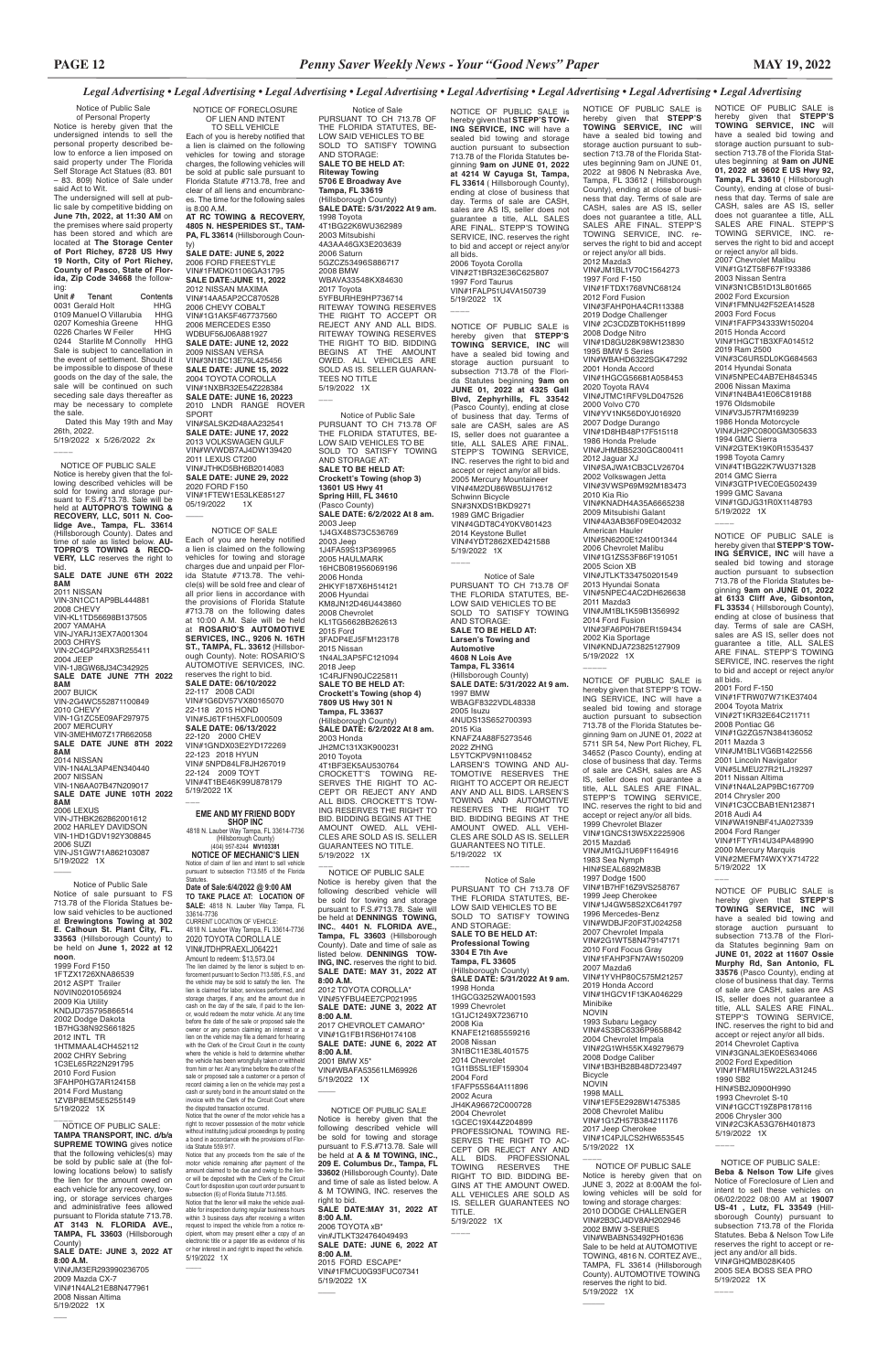Effective June 16, 2022 Mukesh Satodiya, MD will no longer be practicing medicine at WellMed at Sun Lake. Patients may continue care at WellMed at Sun Lake.

For questions or copies of medical records call: 813-948-8597

WellMed at Sun Lake 18956 N. Dale Mabry Hwy., Suite 102 Lutz, FL 33548 813-948-8597

5/19/2022 x 6/9/2022 4x

 NOTICE OF PUBLIC SALE **Dirty Deeds Recovery/DDR** gives notice of foreclosure of lien and intent to sell these vehicles at **210 W US Hwy 92, Seffner, FL 33584** (Hillsborough County). Pursuant to FL statue 677.210 Dirty Deeds Recovery/ DDR reserves the right to accept or reject any and all bids to satisfy labor and storage charges. Sale will be held **June 6, 2022 at 9:00AM**. 2006 AUDI A4 WAUA-F78E26A238377 OWNED BY MOHAMMAD SALAHEDDIN AL

RASHDAN

2013 NISSAN ALTIMA 1N4AL3APXDN524442 OWNED BY DALE ALLEN WHITE AND SUSAN MICHELLE WHITE 2010 CHEVY CAMARO 2G1F-

B1EV2A9170682, LIEN HELD BY SUNTRUST BANK..

\_\_\_\_ NOTICE OF PUBLIC SALE Notice is hereby given that the following described vehicles will be sold for towing and storage pursuant to F.S.#713.78. Sale will be held at **SPLIT SECOND TOWING & TRANSPORT, INC.** at the following locations. Dates and time of sale as listed below. **SPLIT SEC-OND TOWING & TRANSPORT, INC.** reserves the right to bid. **AT 7203 E. BROADWAY AVE., TAMPA, FL 33619** (Hillsborough County) **SALE DATE: JUNE 8, 2022 AT 8:00 A.M.** 2001 Toyota Camry Vin# 4T1BG22K41U113759 **SALE DATE: JUNE 16, 2022 AT 8:00 A.M.** 2011 Yamaha Motorcycle Vin#JYARN23E5BA009149 **SALE DATE: JUNE 21, 2022 AT 8:00 A.M.** 2006 BMW Vin# WBAVB13516KX50174 2013 BMW Vin# WBA3A5G56DNP20563 5/19/2022 1X  $\overline{\phantom{a}}$ 

Pursuant to F.S. 677.210 the cash amount per vehicle should be sufficient to redeem that vehicle from the lienor. Any interested party has the right to a hearing prior to the sale by filing a demand for the hearing with the clerk of the circuit court in Hillsborough and mailing copies of the same to all owners and lienors. The owner/ lienholder has the right to recover possession of the vehicle by posting bond pursuant to F.S.677.210. 5/19/2022 x 5/26/2022 2x

 $\overline{\phantom{a}}$ 

NOTICE OF PUBLIC SALE: Self-storage Cube contents of the following customers containing household and other goods will be sold for cash by **CubeSmart #4324, 5907 W. Linebaugh Ave., Tampa, FL, 33624** to satisfy a lien on **June 7, 2022 at approx.4:00 pm www.storagetreasures.com** Connor Shirkey Connor Shirkey Isabelino Cruz Andrea Cantor Devin Chateau Elver Grajales

Bobbi Bisnath Simon Patino 5/19/2022 x 5/26/2022 2x

 NOTICE OF PUBLIC SALE: **E & S PAINT & BODY SHOP**  gives notice that the following vehicles(s) may be sold by public sale at **5002 N. 22ND STREET, TAMPA, FL 33610** (Hillsborough County) to satisfy the lien for the amount owed on each vehicle for any recovery, towing, or storage services charges and administrative fees allowed pursuant to Florida statute 713.78. **SALE DATE:JUNE 8, 2022 AT 9:00 A.M.** VIN#JNKCV51E03M006625 2003 INFI VIN#1G4GC5E36CF377094 2012 BUIC VIN#1FM5K7D82GGB78028 2016 FORD **SALE DATE: JUNE 13, 2022 AT 9:00 A.M.** VIN#1NXBR12EX2Z585786 2002 TOYT VIN#1FTPW12544KD91482 2004 FORD

VIN#KMHGC46EX9U036778 2009 HYUN 5/19/2022 1X

 NOTICE OF PUBLIC SALE **ROCKY'S AUTO SALES & SER-VICES, INC**. gives Notice of Foreclosure of Lien and intent to sell these Vehicles at **11888 S. HWY. 41, LOT 107, GIBSONTON, FL 33534** (Hillsborough County), pursuant to subsection 713.78 of the Florida Statutes. **ROCKY'S AUTO SALES & SERVICES, INC.** Reserves the right to accept or reject any and/or all bids. **SALE DATE: JUNE 10, 2022 AT 10:00 A.M.** 2007 Toyota Camry Gold. Vin#4T1BK46K67U502111 5/19/2022 1X \_\_\_\_

 NOTICE OF PUBLIC SALE Notice is hereby given that the following vehicles will be sold at public auction pursuant to F.S. 713.585 on the sale dates at the locations below at 9:00 a.m. to satisfy labor and storage charges. 2014 CHEV 2GNALAEK3E6281955 Total Lien: \$579.00 Sale Date:06/06/2022 **Location: DASH AUTOMOTIVE INC. 8630 CAUSEWAY BLVD. TAMPA, FL 33619 (Hillsborough County) (813) 620-3133** Pursuant to F.S. 713.585 the cash amount per vehicle would be sufficient to redeem that vehicle from the lienor. Any interested party has a right to a hearing prior to the sale by filing a demand for the hearing with the Clerk of the Circuit Court in Hillsborough and mailing copies of the same to all owners and lienors. The owner/ lienholder has a right to recover

possession of the vehicle by posting bond pursuant to F.S. 559.917 and if sold any proceeds remaining from the sale will be deposited with the Clerk of Circuit Court for

disposition. 5/19/2022 1X \_\_\_\_

 NOTICE OF PUBLIC SALE **Extra Space Storage** will hold a public auction to sell personal property described below belonging to those individuals listed below at the location indicated: **Extra Space Storage 7202 N. Florida Ave. Tampa, FL 33604 on 06/07/2022 at 9:30AM** Myriam Baraybar - Household furniture and boxes Bishop Taylor - Household furniture, bedding, boxes Gretchen Quesada - TV, household goods, bedding, cloths Regina Kelley - Household furniture, clothing, shoes, purses **Extra Space Storage 17921 N. Dale Mabry Hwy. Lutz, FL 33548 on 06/08/2022 at 11:00AM** Brianna Breese - Tables and chairs **Extra Space Storage 7014 Gunn Hwy Tampa, FL 33625 on 06/07/2022 at 1:30PM** Juan Torres - Boxes Household Items

Dated: 05/19/2022 Gregory K.Spearman, CPPO Director of Purchasing 5/19/2022 1X  $\overline{\phantom{a}}$ 

Virginia Stephens - Baby items **Extra Space Storage 4105 W. Hillsborough Ave. Tampa, FL 33614 on 06/07/2022 at 12:30PM**  Yinette Rosa - Household goods,

apartment furniture **Extra Space Storage 9343 E. Fowler Ave. Thonotosassa,** 

**FL 33592 on 06/08/2022 at 10:00AM**  Jonesia Taylor - 2 bedroom wash-

ers Yolanda Carrie - Party props Chelsea Martin - Furniture and household goods

**Different County (Pasco) Extra Space Storage 27545** 

**Dayflower Blvd. Wesley Chapel, FL 33544 on 06/08/2022 at 12:30PM** 

Tameca Acree- Household Items Charvacia Harris- furniture Brett A Taylor- Household Goods

**Extra Space Storage 21338 Lake Patience Rd. Land O Lakes, FL 34638 on 06/08/2022 at 11:30AM** 

Daniel Terrazas - Household items and furniture

**Extra Space Storage 11615 Trinity Blvd. New Port Richey, FL 34655 on 06/08/2022 at 11:30AM** 

Dated: 05/19/2022 Gregory K.Spearman, CPPO Director of Purchasing 5/19/2022 1X  $\overline{\phantom{a}}$ 

> Alisha Hemphill Solomon - Garage Items **Different County (Hernando)**

**Extra Space Storage 15027 Cortez Blvd. Brooksville, FL 34613 on 06/07/2022 at 1:00PM**  Nick Corrarino - Work Equipment Amber Pettit - Household items Susan Christian-Hancock Queen bed, boxes Russell Founds - Electronics Daryl Bailey - Household items **Extra Space Storage 5322 Commercial Way Spring Hill, FL 34606 on 06/07/2022**  Marni Lucas-Chung - dresser recliner 2 end table dinning table chairs bench oak chest 10 totes **Extra Space Storage 7294 Broad St. Brooksville, FL** 

**34602 on 6/08/2022 at 1:00PM**  Bellville- Shelving, Christmas decorations, Halloween decorations and other misc. decorations and crafts Sharon Thomas- Dresser, Desk, Bed frames, Mattress, Hangers Rachel Stonerock- Bed, Mattress, fishing poles, desk, dresser, mini trampoline, boxes, clothes The auction will be listed and advertised on **www.storagetreasures.com**. Purchases must be made with cash only and paid at the above referenced facility in order to complete the transaction. Extra Space Storage may refuse

any bid and may rescind any pur-

#### chase up until the winning bidder takes possession of the personal property. 5/19/2022 x 5/26/2022 2x

\_\_\_\_

 NOTICE OF PUBLIC SALE: **SAFELY TOWING** gives notice that the following vehicles(s) may be sold by public sale at **3617 East Mohawk Avenue, Tampa FL 33610** (Hillsborough County) to satisfy the lien for the amount owed on each vehicle for any recovery, towing, or storage services charges and administrative fees allowed pursuant to Florida statute 713.78. **SALE DATE: JUNE 6, 2022 AT 8:00 A.M.** VIN#1FDWE37L8XHA63870 1999 FORD VIN#1FTNS1EW7ADA88171 2010 FORD VIN#1N4AL21E48N435402 2008 NISS VIN#3C4PDCGG1JT515598 2018 DODG VIN#3N1AB41D8WL053860 1998 NISS VIN#WAUDF78E87A143529 2007 AUDI VIN#WAULFAFH9CN004020 2012 AUDI VIN#WVWFV71K56W111203 2006 VOLK 5/19/2022 1X \_\_\_\_

> 2006 BMW 5 Series (White) VIN#WBANE53506CK84262 5/19/2022 1X  $\overline{\phantom{a}}$

 NOTICE OF PUBLIC SALE: **813 TOWING SERVICE LLC**  gives notice that on 06/16/2022 at 08:00 AM the following vehicles(s) may be sold by public sale at **1112 E 127TH AVE., TAMPA, FL 33612** (Hillsborough County) to satisfy the lien for the amount owed on each vehicle for any recovery, towing, or storage services charges and administrative fees allowed pursuant to Florida statute 713.78. VIN#1FADP3F28EL457884 2014 FORD VIN#2CNDL53F286321106 2008 CHEV VIN#3GYFNDEY9AS520851 2010 CADI VIN#4M2EU47E36UJ24889 2006 MERC

VIN#5GALRBED6AJ163517

2010 BUIC

VIN#5NMSK3AB8AH393655

2010 HYUN

VIN#KNAGH4A86A5412623 2010 KIA 5/19/2022 1X

\_\_\_\_

 NOTICE OF PUBLIC SALE: **RELIANCE TOWING, LLC** gives notice that the following vehi-

cles(s) may be sold by public sale at **13849 U.S. HIGHWAY 98 BYP, DADE CITY, FL 33525** (Pasco County) to satisfy the lien for the amount owed on each vehicle for any recovery, towing, or storage services charges and administrative fees allowed pursuant to Florida statute 713.78. **SALE DATE: JUNE 3, 2022 AT 10:00 A.M.** 1962 FORD VIN#2H12U225567 **SALE DATE: JUNE 6, 2022 AT 10:00 A.M.** 1998 DODGE VIN#1B7FL26X1WS505334 2014 FORD

VIN#1ZVBP8AM1E5316759 1977 SLEEK CR VIN#FLZW6148B877 5/19/2022 1X

 $\overline{\phantom{a}}$ 

 NOTICE OF PUBLIC SALE Notice is hereby given that the following vehicles will be sold at public auction pursuant to F.S. 713.585 on the sale dates at the locations below at 9:00 a.m. to satisfy labor and storage charges. 2009 CADI 1G6DF577X90168440 Total Lien: \$4599.75 Sale Date:06/13/2022 **Location: DOUG'S AUTO REPAIR 4805 N. CORTEZ AVE. TAMPA, FL 33614** *(Hillsborough County)* (813)877-8850 Pursuant to F.S. 713.585 the cash amount per vehicle would be

sufficient to redeem that vehicle from the lienor. Any interested party has a right to a hearing prior to the sale by filing a demand for the hearing with the Clerk of the Circuit Court in Hillsborough and mailing copies of the same to all owners and lienors. The owner/lienholder has a right to recover possession of the vehicle by posting bond pursuant to F.S. 559.917 and if sold any proceeds remaining from the sale will be deposited with the Clerk of Circuit Court for disposition.

5/19/2022 1X \_\_\_\_

## **INVITATION TO BID**

Sealed Bids will be received by the Director of Purchasing, City of Tampa, in his office until:

#### **1:00 PM ON 5/31/22 OUTER DOOR HARDWARE AND ELECTRONIC LOCKS (RE-BID)**

then and thereafter to be publicly opened and read. Bid documents are available at the Purchasing Department (Phone No. 813/274-8351).

It is hereby made a part of this Invitation to Bid that the submission of any Bid in response to this advertised request shall constitute a Bid made under the same conditions for the same contract price and for the same effective period as this Bid to all public entities in Hillsborough County.

City of Tampa, FL 306 E. Jackson Street Tampa, FL 33602

#### **INVITATION TO BID SHELTERED MARKET SOLICITATION**

Sealed Bids from City of Tampa Certified Small Local Business Enterprises and Women/Minority Business Enterprises for the furnishing of the following will be received by the Director of Purchasing, City of Tampa.

#### **2:30 PM ON 6/1/22 DELIVERY AND INSTALLATION OF TREES FOR TREE-MENDOUS TAMPA PROGRAM**

then and thereafter to be publicly opened and read. Bid documents are available at the Purchasing Department (Phone No. 813/274- 8351).

It is hereby made a part of this Invitation to Bid that the submission of any Bid in response to this advertised request shall constitute a Bid made under the same conditions for the same contract price and for the same effective period as this Bid to all public entities in Hillsborough County.

City of Tampa, FL 306 E. Jackson Street Tampa, FL 33602

 $\overline{\phantom{a}}$ 

Dated: 05/19/2022 Gregory K.Spearman, CPPO Director of Purchasing 5/19/2022 1X

### **REQUEST FOR PROPOSAL**

Pursuant to Chapter 69-1119, Special Acts, Laws of Florida, sealed Request for Proposal for the furnishing of the following will be received by the Director of Purchasing, City of Tampa, in his office until

#### **3:00 PM ON 6/9/22 COMMUNITY HOUSING DEVELOPMENT ORGANIZATIONS (CHDO'S) MANDATORY PRE-PROPOSAL WILL BE HELD ON 5/24/22 @ 10:00 AM**

then and thereafter to be publicly opened and read. Request for Proposals are available at the Purchasing Department (Phone No. 813/274-8351).

City of Tampa, FL 306 E. Jackson Street Tampa, FL 33602

 NOTICE OF SALE Each of you are hereby notified a lien is claimed on the following vehicles for towing and storage charges due and unpaid per Florida Statute #713.78. The vehicle(s) will be sold free and clear of all prior liens in accordance with the provisions of Florida Statute #713.78 on the following dates at 10:00 A.M. Sale will be held at **ROSARIO'S AUTOMOTIVE SERVICES, INC., 9206 N. 16TH ST., TAMPA, FL. 33612** (Hillsborough County). Note: ROSARIO'S AUTOMOTIVE SERVICES, INC. reserves the right to bid. **SALE DATE: 06/07/2022** #22-112 2013 NISSAN VIN#1N4AL3AP5DN551368 #22-115 1995 FORD VIN#1FTCR14UXSPB19609 #22-114 2005 BUICK VIN#1G4HR54K95U232349 **SALE DATE: 6/06/2022** #22-110 2004 TOYOTA VIN#4T1BE32K14U320013 #22-111 2013 INFINITI VIN#JN1CV6AR5DM358176 #22-108 2013 CHEVROLET VIN#1G1PA5SG8D7241216 **SALE DATE: 06/03/2022** #22-107 2009 NISSAN VIN#1N4AL21EX9C112632 5/12/2022 1X

## PUBLIC AUCTION

Public Notice is hereby given that **ADVANTAGE TRANSPORT**, will sell at PUBLIC AUCTION, free of all prior liens, the following vehicles(s)/vessel(s) that remain, unclaimed in storage, with charges unpaid, pursuant to Florida Statutes, Sec. 713.78, to the highest and best bidder, at **5106 W. INGRAHAM ST., TAMPA, FL 33616** (Hillsborough County) on **JUNE 2 , 2022 AT 8:00 A.M.** 2000 JEEP GRAND CHEROKEE VIN#1J4G248N5YC221257 1999 HONDA ACCORD VIN#1HGCG6650XA142630 Terms of the sale are CASH. No checks will be accepted. Seller reserves the right to final bid. ALL SALES ARE FINAL. No refunds will be made. Vehicle(s)/ vessel(s) are sold "AS IS", "WHERE IS", with no guarantees, either expressed or implied. 5/19/2022 1X

\_\_\_\_

\_\_\_\_ NOTICE OF PUBLIC SALE: **ASCENSION AUTO SERVICE**  gives notice that the following vehicles(s) may be sold by public sale at 4108 W. CAYUGA ST., **TAMPA FL 33614** (Hillsborough County) to satisfy the lien for the amount owed on each vehicle for any recovery, towing, or storage services charges and administrative fees allowed pursuant to Florida statute 713.78. **SALE DATE: JUNE 5, 2022 AT 10:00 A.M.** 2013 NISSAN VIN#1N4AL3AP8DN531938 **SALE DATE: JUNE 11, 2022 AT10:00 A.M.** 1G1ZU54804F226298 2004 CHEV 1UYVS25389M738313 2009 UTIL 2B3HD46R92H192765 2002 DODG **SALE DATE: JUNE 13, 2022 AT 10:00 A.M.** 1FAFP532X5A149989 2005 FORD 1FM5K7B81EGA26273 2014 FORD 2T1BU4EE8DC942303 2013 TOYT 4M2CU81Z88KJ38621 2008 MERC JN8AZ08T47W519881 2007 NISS KMHGC4DE6BU113123 2011 HYUN KMHWF25H02A605308 2002 HYUN 5/19/2022 1X

\_\_\_\_

 $\overline{\phantom{a}}$ 

 NOTICE OF PUBLIC SALE Notice is hereby given that on (dates listed below) A lien is being claimed on the following vehicle(s) subject to enforcement pursuant to section 713.585 And the vehicle may be sold to satisfy the lien at at public auction. The lien is claimed for labor, services performed and storage charges if any, and the amount due in cash on the day of sale, if paid to the lienor, would redeem the motor vehicle. Sale Date: June 8, 2022 at 9:00 A.M. 2001 BMW VIN#WBAAN37401NJ10435  $$4,577.09$ **Lienor: Autoworks of Tampa Inc MV88196 5507 N. Nebraska Ave. Tampa, FL 33604 (Hillsborough County) (813) 237-3993** anytime before the sale date or proposed sale date, the owner or any person claiming an interest or a lien on the vehicle may file a demand for hearing with the clerk of circuit court in the county where the vehicle is being held to determine whether the vehicle has been wrongfully taken or withheld from him or her. At any time before the sale date or proposed sale date, a customer or person of record claiming a lien on the vehicle may post a cash or surety bond in the amount stated on the invoice with the clerk of circuit court where the disputed transaction occurred. 5/19/2022 1X

\_\_\_\_

 NOTICE OF PUBLIC SALE **STARKS TOWING, LLC** gives Notice of Foreclosure of Lien and intent to sell these vehicles at 33 (Hillsborough County), pursuant to subsection 713.78 of the Florida Statutes. **STARKS TOWING, LLC**  reserves the right to accept or reject any and/or all bids. **SALE DATE:MAY 31, 2022 AT 8:00 A.M.**

VIN#1G1ZT64874F243656 2004 Chevrolet Malibu Maxx (Green)

**SALE DATE: JUNE 14, 2022 AT 8:00 A.M.**